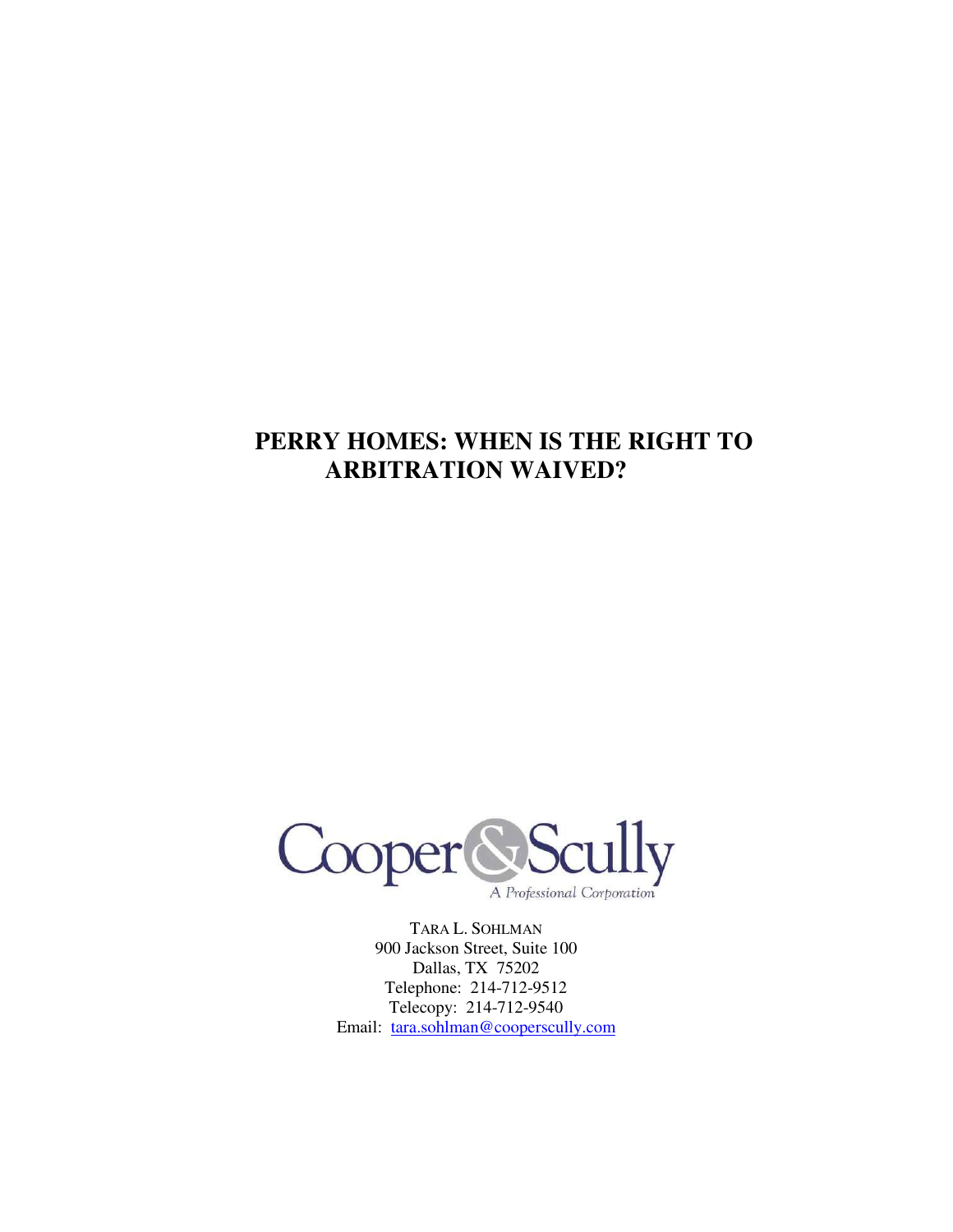# **TABLE OF CONTENTS**

|      |           |    | Page |
|------|-----------|----|------|
| I.   |           |    |      |
| II.  |           |    |      |
|      | A.        |    |      |
|      | <b>B.</b> |    |      |
|      |           | 1. |      |
|      |           | 2. |      |
|      | C.        |    |      |
|      | D.        |    |      |
| III. |           |    |      |
|      | A.        |    |      |
|      | <b>B.</b> |    |      |
| IV.  |           |    |      |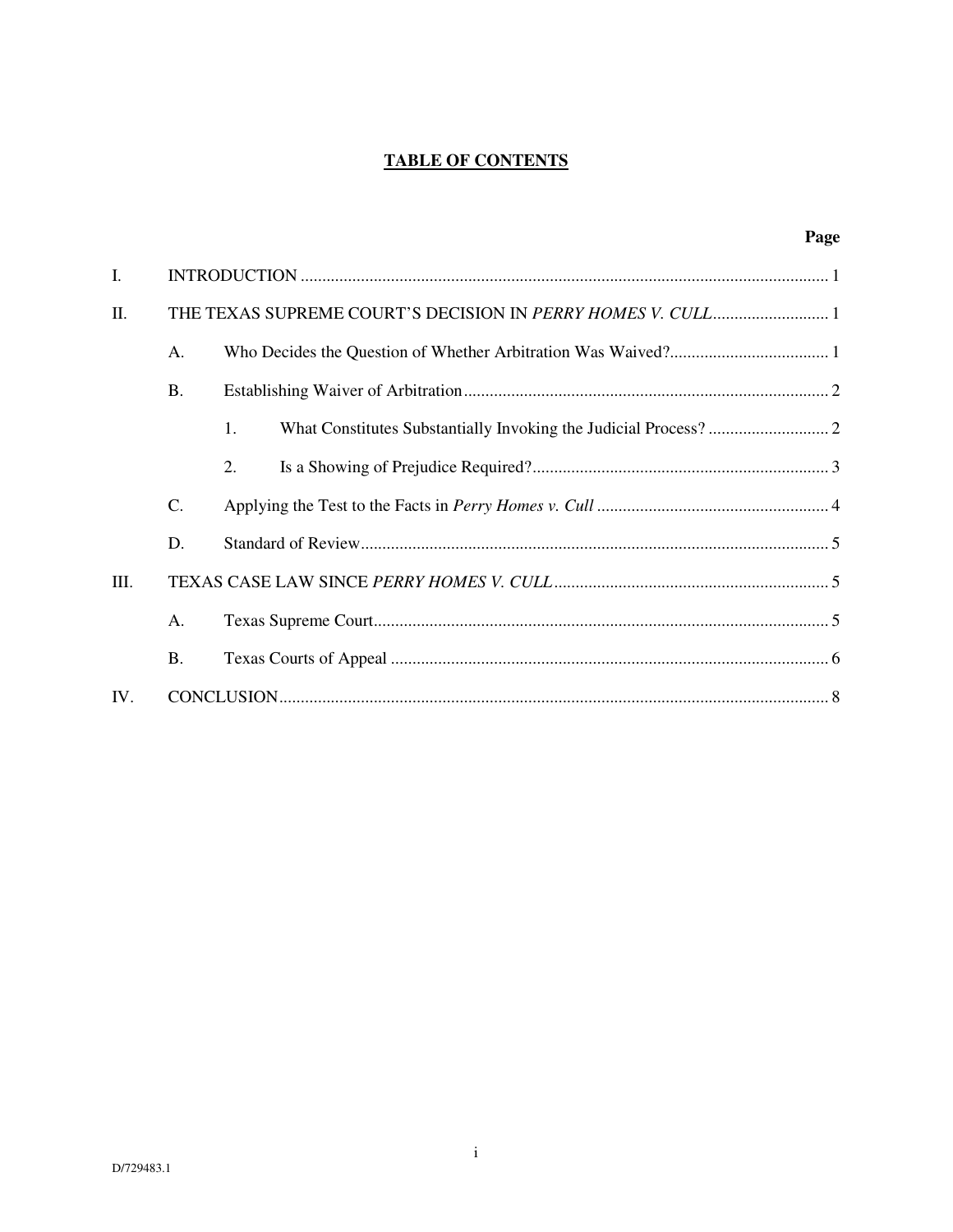# **TABLE OF AUTHORITIES**

| Page                                                                                                                       |
|----------------------------------------------------------------------------------------------------------------------------|
| Bison Building Materials, Ltd. v. Sambrano,<br>2008 Tex. App. LEXIS 4844 (Tex.App.-Houston [1st Dist.] 2008, orig. proc.)7 |
| In re Citigroup Global Mkts.,                                                                                              |
| Citizens National Bank v. Bryce,                                                                                           |
| In re Fleetwood Homes of Tex., L.P.,                                                                                       |
| In re H&R Block Financial Advisors, Inc.,                                                                                  |
| In re Neutral Posture Inc.,                                                                                                |
| Perry Homes v. Cull,                                                                                                       |
| Valero Energy Corp. v. Teco Pipeline Co.,                                                                                  |
| In re Vesta Ins. Group, Inc.,                                                                                              |
| Wee Tots Pediatrics, P.A. v. Morohunfola,                                                                                  |
| $C$ $\mathbf{m}$ $\mathbf{r}$ $\mathbf{m}$ $\mathbf{r}$ $\mathbf{r}$ $\mathbf{m}$ $\mathbf{r}$ $\mathbf{r}$ $\mathbf{r}$   |

#### **STATUTES**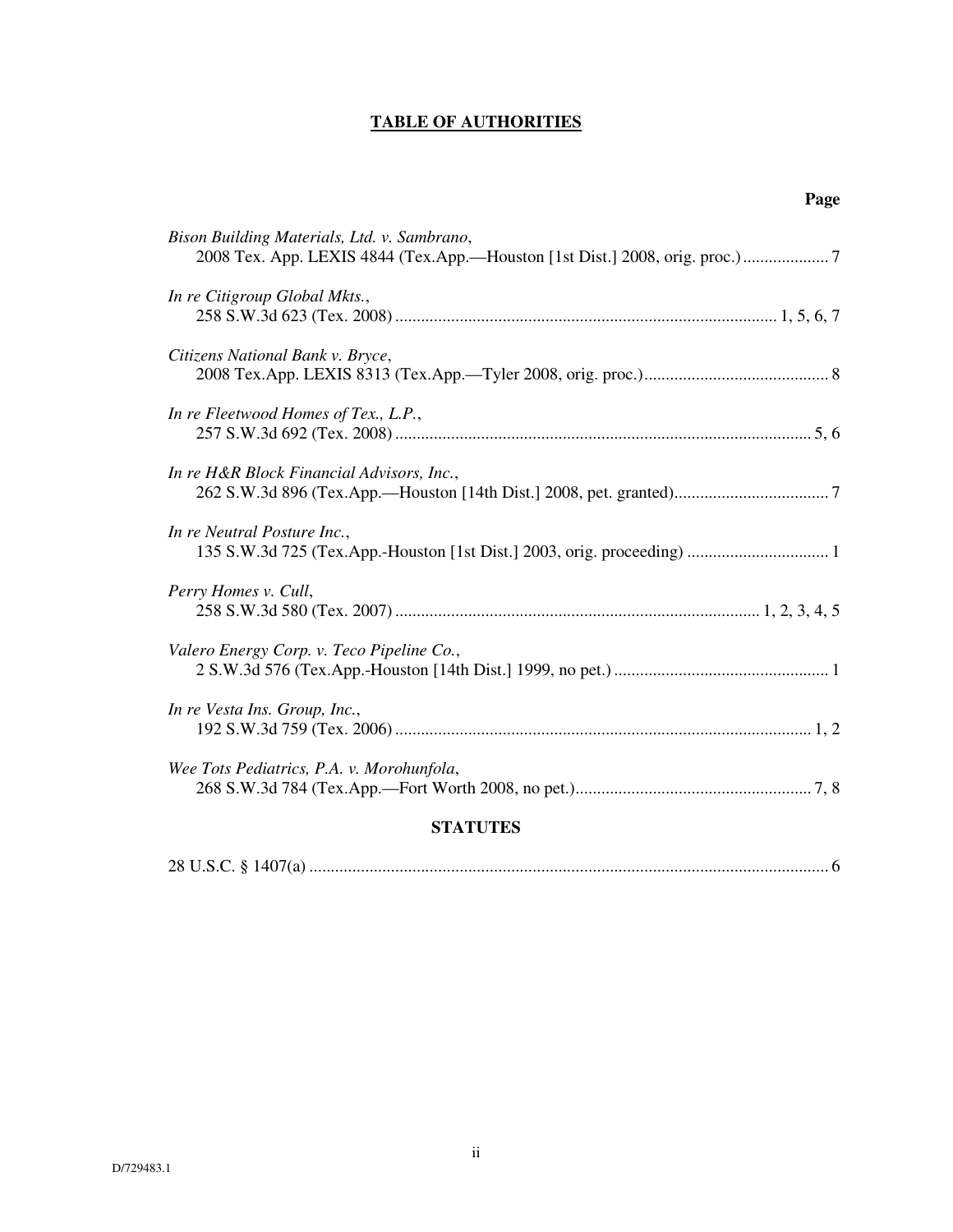## **I. INTRODUCTION**

An arbitration clause in a contract provides for a means of alternative dispute resolution. Parties to a contract can decide that disputes that may arise will go to arbitration rather than litigation. An arbitration clause can apply to all disputes that arise under a contract or only to certain types to disputes. If another party refuses to arbitrate per the contract's terms, a party may have to go to court to enforce the arbitration clause. Federal and Texas law create a strong presumption in favor of enforcing arbitration clauses, and both provide a means for a party to compel arbitration through the courts.

The fact that there is an arbitration clause does not necessarily mean that arbitration will occur. There are inherent challenges based upon the arbitration clause itself that could present potential obstacles to arbitration, such as whether the arbitration clause is valid, whether the clause is broad or narrow and encompasses the claims at issue, whether the person who wants to arbitrate is able to enforce the clause (i.e. a non-signatory to a contract), and more. A party can also challenge the enforceability of an arbitration clause based upon the general contract law of the state. Challenges such as fraudulent inducement or unconscionability can be raised in opposition to the arbitration clause. These issues revolve around interpretation of the arbitration clause itself or actions surrounding when a party agreed to the arbitration clause.

Another type of challenge is available that does not have to do with the arbitration clause directly; rather it focuses on the actions of the party seeking to enforce an arbitration clause. Waiver of arbitration arises when a party expressly or impliedly takes action that shows or demonstrates that it prefers litigation to arbitration. There are two types of waiver: express and implied. Express waiver occurs when a party affirmatively decides or indicates that it wants to pursue the matter in a judicial forum as opposed to arbitration. *In re Citigroup Global Mkts.,* 258 S.W.3d 623, 626 (Tex. 2008). Implied waiver occurs when a party subject to or seeking to compel arbitration substantially invokes the litigation process and causes prejudice to the other party. *Id.* at 626; *Perry Homes,* 258 S.W.3d at 589-590. Generally for implied waiver, the subject party's actions and

statements will be reviewed. *See In re Citigroup Global Mkts.,* 258 S.W.3d at 626.

The difficult question becomes what level of conduct will impliedly waive one's right to seek arbitration. A clear standard is waiver occurs when a party is allowed "to conduct full discovery, file motions going to the merits and seek arbitration only on the eve of trial." *In re Vesta Ins. Group, Inc.*, 192 S.W.3d 759, 764 (Tex. 2006). But what about in the numerous cases where the party's actions do not rise to that level of invoking the judicial process? Further, what actions will cause the other party to suffer prejudice? The Texas Supreme Court analyzed Texas law and explained what constitutes an implied waiver of arbitration in detail in *Perry Homes v. Cull*, 258 S.W.3d 580 (Tex. 2007). The issues addressed in *Perry Homes*, the factors applied, and the subsequent interpretation of *Perry Homes* will be addressed in this article.

### **II. THE TEXAS SUPREME COURT'S DECISION IN** *PERRY HOMES V. CULL*

## **A. Who Decides the Question of Whether Arbitration Was Waived?**

Issues relating to arbitration in the case must be distinguished between substantive arbitrability and procedural arbitrability issues. Substantive arbitrability encompasses "gateway" arbitration issues that a court must decide, such as whether a dispute is encompassed by an agreement to arbitrate. *In re Neutral Posture Inc.*, 135 S.W.3d 725, 728 (Tex.App.-Houston [1st Dist.] 2003, orig. proceeding); *Valero Energy Corp. v. Teco Pipeline Co.*, 2 S.W.3d 576, 583 (Tex.App.-Houston  $[14^{th}$  Dist.] 1999, no pet.). Procedural arbitrability issues are for the arbitrator to decide and encompass those questions that grow out of the dispute and relate to the final disposition. Determining whether conditions precedent to arbitration were complied with constitutes an example of a procedural arbitrabililty issue, i.e. notice and time limits. *In re Neutral Posture Inc.*, 135 S.W.3d at 728; *Valero Energy Corp.*, 2 S.W.3d at 583.

In the case of waiver of arbitration, the examination focuses on a party's conduct in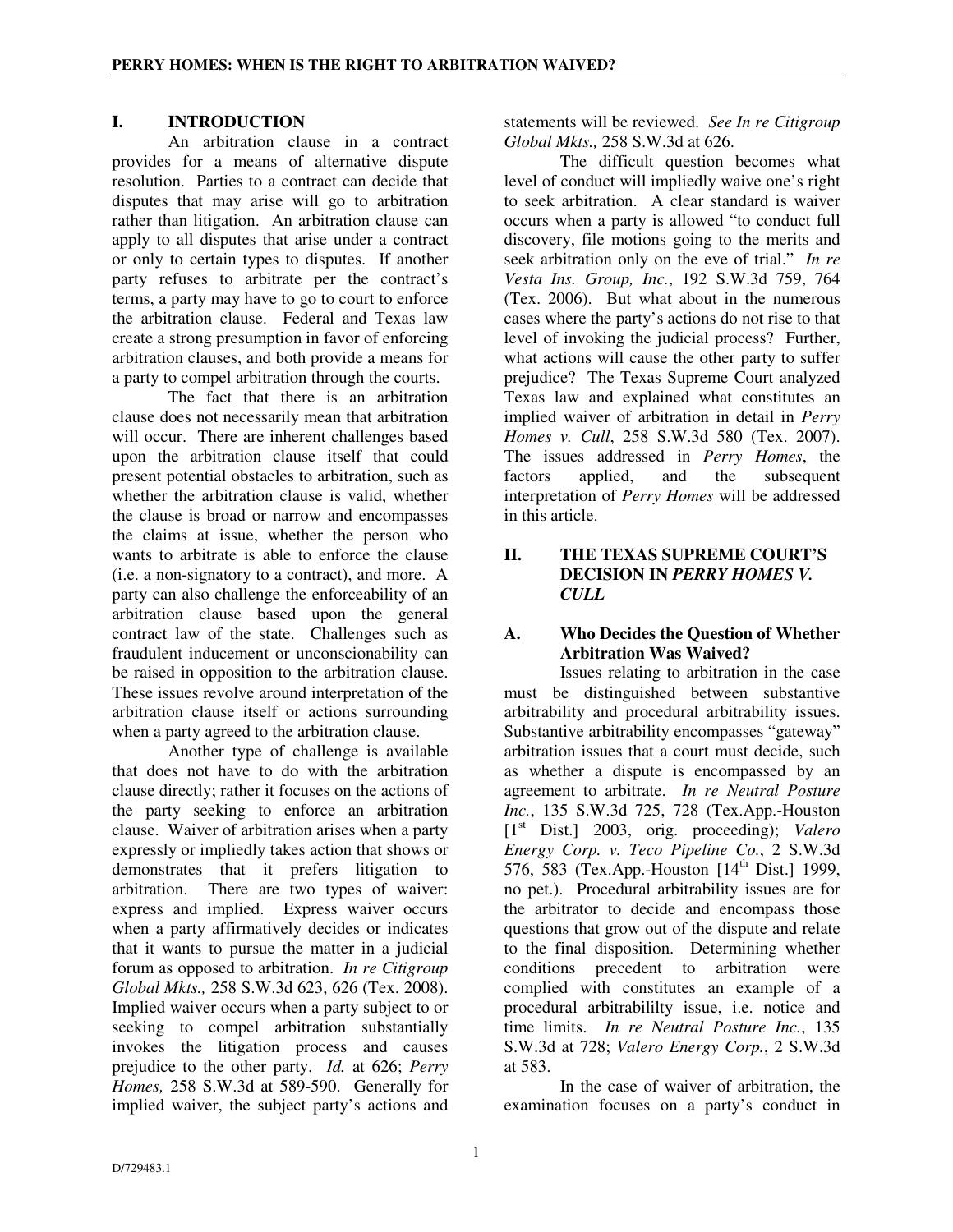court. "Contracting parties would expect the court to decide whether one party's conduct before the court waived the right to arbitrate." *Perry Homes*, 258 S.W.3d at 588 *quoting Tristar Fin. Ins. Agency, Inc. v. Equicredit Corp. of Am.*, 97 F. Appx. 462, 464 (5<sup>th</sup> Cir. 2004). Further, the issue of waiver affects only the enforcement of the arbitration clause rather than the entire contract, further suggesting waiver is an issue for a court to address. *Perry Homes*, 258 S.W.3d at 589. Due to these and other factors, the Texas Supreme Court determined that waiver of arbitration constitutes a question for the court rather than the arbitrator to decide. *Id.* 

### **B. Establishing Waiver of Arbitration**

In order to establish an implied waiver of arbitration, a party asserting the defense must show that the party seeking to compel arbitration substantially invoked the judicial process to the challenger's detriment or prejudice. *Id.* at 589- 590. In deciding if the judicial process has been substantially invoked, courts must examine waiver of arbitration on a case-by-case basis and look at the totality-of-the-circumstances. *Id.* at 591.Substantially invoking the judicial process is not enough by itself to establish waiver of arbitration. A challenger must also show that it has suffered prejudice as a result. *Id.* at 593- 594. The question with waiver of arbitration "is not so much when waiver occurs as when a party can no longer take it back." *Id.* at 595. The case for waiver must be strong as there is a strong presumption against waiver of arbitration, creating a difficult burden for the challenger. *See id.* at 590.

## **1. What Constitutes Substantially Invoking the Judicial Process?**

No set formula exists for determining when a party has substantially invoked the judicial process. The Texas Supreme Court made clear before *Perry Homes* that a party substantially invokes the judicial process when that party is allowed "to conduct full discovery, file motions going to the merits, and seek arbitration only on the eve of trial." *In re Vesta Ins. Group, Inc.*, 192 S.W.3d at 764. However, even less action could meet the standard. The strong presumption against arbitration will

weigh in favor of finding that a party did not waive its right to arbitration. In the past, the Texas Supreme Court examined waiver of arbitration numerous times, and never found that a party had waived its right to arbitration.

In *Perry Homes v. Cull*, the Texas Supreme Court set forth examples of actions from past cases that failed to qualify as substantially invoking the judicial process. The examples given are:

Filing suit;

Moving to dismiss a claim for lack of standing;

Moving to set aside a default judgment and requesting a new trial;

Opposing a trial setting and seeking to move the litigation to federal court;

Moving to strike an intervention and opposing discovery;

Sending 18 interrogatories and 19 requests for production;

Requesting an initial round of discovery, noticing (but not taking) a single deposition and agreeing to a trial resetting; and

Seeking initial discovery, taking four depositions, and moving for dismissal based on standing.

*Perry Homes*, 258 S.W.3d at 590 (citations omitted).

Even with the examples available to demonstrate what will not constitute substantial invocation of the judicial process, guidance is still needed as to what conduct or combination<br>of acts will rise to that level. The Texas of acts will rise to that level. Supreme Court looked at factors that federal courts utilize in applying a totality-of-thecircumstances test on a case-by-case basis. The factors include:

Whether the movant was plaintiff (who chose to file in court) or defendant (who merely responded);

How long the movant delayed before seeking arbitration;

Whether the movant knew of the arbitration clause all along;

How much pretrial activity related to the merits rather than arbitrability or jurisdiction;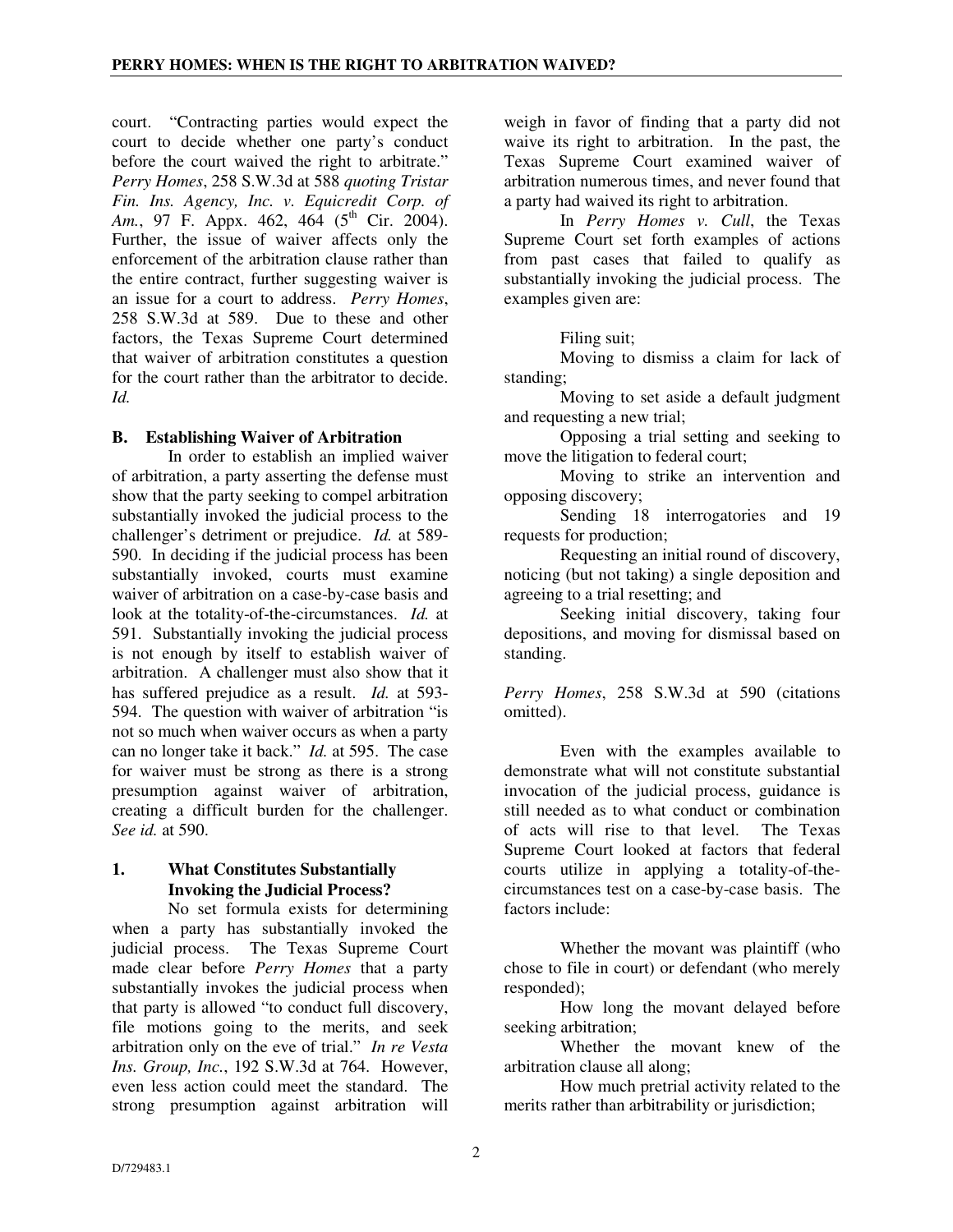How much time and expense has been incurred in litigation;

Whether the movant sought or opposed arbitration earlier in the case;

Whether the movant filed affirmative claims or dispositive motions;

What discovery would be unavailable in arbitration;

Whether activity in court would be duplicated in arbitration; and

Whether the case was to be tried.

*Id.* at 591 (citations omitted). These factors were not present in every case, and every factor is not required for waiver to be found. In the federal cases, waiver could be found based on only a few factors being present or even only one factor being present. *Id.* at 591.

The Texas Supreme Court agreed with the federal courts' approach and adopted their test. The Court held that "waiver must be decided on a case-by-case basis, and that courts should look to the totality of the circumstances." *Id.* The Texas Supreme Court has considered factors similar to those examined by the federal courts:

When the movant knew of the arbitration clause;

How much discovery has been conducted;

Who initiated it;

Whether it related to the merits rather than arbitrability or standing;

How much of it would be useful in arbitration; and

Whether the movant sought judgment on the merits.

*Id.* at 591-592. These are the factors to be considered in examining the conduct of the party seeking to compel arbitration.

Substantial invocation of the judicial process includes the entire process and not just seeking judgment on the merits. An examination of the totality-of-the-circumstances on a case-by-case basis is required as what is substantial in one case may only be preliminary in another. *Id.* at 592-593. "[A] party who enjoys substantial direct benefits by gaining an advantage in the pretrial litigation should be

barred from turning around and seeking arbitration with the spoils." *Id.* at 593.

## **2. Is a Showing of Prejudice Required?**

Waiver of arbitration will not be found based solely on substantial invocation of the judicial process; the challenger must also have suffered prejudice as a result of the opposing party's actions. Prior to *Perry Homes*, the Texas Supreme Court found that prejudice was a requirement of waiver of arbitration in at least eight cases. *Id.* at 593-594. Likewise, federal courts also favor requiring a finding of prejudice. Ten of the twelve regional circuit courts require a showing of prejudice, and the remaining two consider it a factor. *Id.* at 594. The Court decided to adopt the prejudice requirement as the second part of the test for waiver in *Perry Homes*. *Id.* at 595.

The Court explained what type of prejudice must result from the opposing party's substantial invocation of the judicial process. Under the Federal Arbitration Act, prejudice relates to inherent unfairness in a party taking advantage of the litigation process and then shifting to the arbitration process for its own advantage. The unfairness applies in terms of delay, expense or damage to the challenger's position when a party forces the challenger to litigate issues and then seeks arbitration on the same issues. *Id.* at 597. For this second element of the waiver test, the Court examines the fact that prejudice resulted, not the extent of the prejudice suffered. *Id.* at 599-600.<sup>i</sup>

Like the first element of waiver, a court must consider all of the circumstances in a case in order to determine if the challenger suffered prejudice. Prejudice should be easier to establish against a party who initially opposed arbitration and later reversed its position. The failure to demand arbitration does not automatically mean a party waives that right, but the failure to do so does impact on the question of prejudice and can be a factor considered, along with other considerations, as to whether waiver occurred. The failure of a party to demand arbitration and/or initially opposing arbitration while engaging in pretrial activity that is consistent with going to trial, as opposed to arbitration, lessens the burden a challenger faces when asserting waiver of arbitration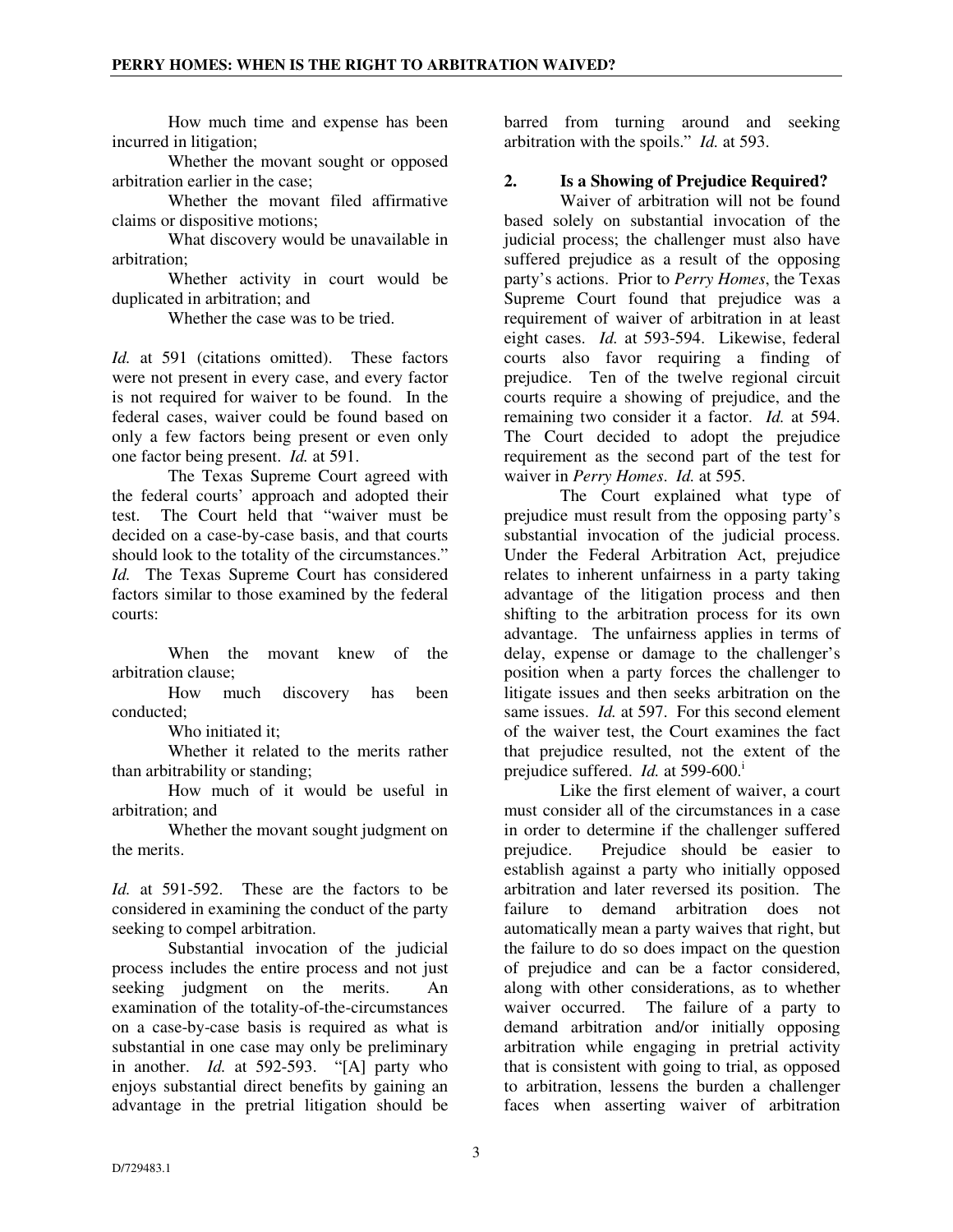occurred. Likewise, if a timely demand for arbitration is made, the burden one faces in establishing prejudice increases. The challenger then is on notice that arbitration may occur and has the opportunity to avoid compromising its position with respect to arbitrable and nonarbitrable claims. *Id.* at 600.

# **C. Applying the Test to the Facts in**  *Perry Homes v. Cull*

In 1996, the Culls bought a house from Perry Homes and a warranty from Home Owners Multiple Equity, Inc. and Warranty Underwriters Insurance Company. The house subsequently suffered structural defects and drainage problems over the next several years. The Culls sued the warranty companies and Perry Homes. The warranty agreement contained an arbitration clause, and the warranty companies immediately requested arbitration. The Culls opposed arbitration, and no ruling was ever issued. In addition the Culls began seeking extensive discovery. After the majority of the discovery was completed and the case set for trial, the Culls attempted to compel arbitration under the warranty agreement 14 months into the litigation. The trial court granted the motion four days before trial stating the Defendants had not shown that they suffered prejudice due to the Culls' litigation conduct. *Id.* at 584-585.

The Culls substantially invoked the judicial process before filing their motion to compel. The trial court's file reflected some of the actions taken by the Culls including their initial 79 page objection to the original arbitration request; five motions to compel, with 76 requests for production of documents attached; Perry Homes' two motions for protective orders regarding the Culls noticing six designees for deposition on nine issues and with an attachment requesting 67 categories of documents; and three notices of deposition for Defendants' experts with 24 categories of document requests. In addition, the Culls took ten depositions. *Id.* at 595-596.

While the Culls conducted discovery on nearly all merits of the case, the totality-of-thecircumstances test examines more than just what discovery occurred. The Culls opposed the warranty companies' request for arbitration with a 79 page response objecting to arbitration

wherein they argued about the AAA's competence, fees and other issues. *Id.* at 596. Further, they moved to compel arbitration late in the litigation. They filed their motion to compel at the same time that Perry Homes filed a motion to continue the trial, seeking a ten week extension to finish expert depositions. It is not known if the case would have gone to trial on the trial date. However, at that time the motion to compel was filed, discovery was almost complete. *Id.* 

The rule that one cannot wait until "the eve of trial" to seek arbitration applies not just before trial but is also a rule of proportion. The Culls first opposed arbitration and then 14 months after filing suit sought to compel arbitration, right before the trial setting. They justified their reversal by stating they wanted to avoid the delays of an appeal. However, the arbitration served to delay adjudication on the merits. Trial would have occurred in a few days or weeks; instead, the arbitration did not occur until nearly ten months later. Arbitration did not serve to reduce the delay of the litigation. Further, arbitration could limit pretrial discovery, but the Culls had 14 months of extensive discovery through the litigation before seeking arbitration. *Id.* at 596. All these actions together constitute substantial invocation of the judicial process.

The Culls' actions prejudiced the Defendants, establishing the second element of the waiver test. No disputes exist between the parties over the discovery conducted or which pleadings were filed. *Id.* at 599. Basically, the Culls opposed arbitration, engaged in significant discovery and then sought to compel arbitration. Further, they waited to seek arbitration until trial was imminent. Proof of the undisputed facts at the hearing was unnecessary as it would have only lengthened the hearing and increased its costs. In such a situation, where the evidence is largely undisputed, "[r]eferral to arbitration should be decided summarily with the evidence limited to disputed facts." *Id.* at 599. In this case, the Culls were able to have the court order discovery and then limit the Defendants' rights to appellate review. "Such manipulation of litigation for one party's advantage and another's detriment is precisely the kind of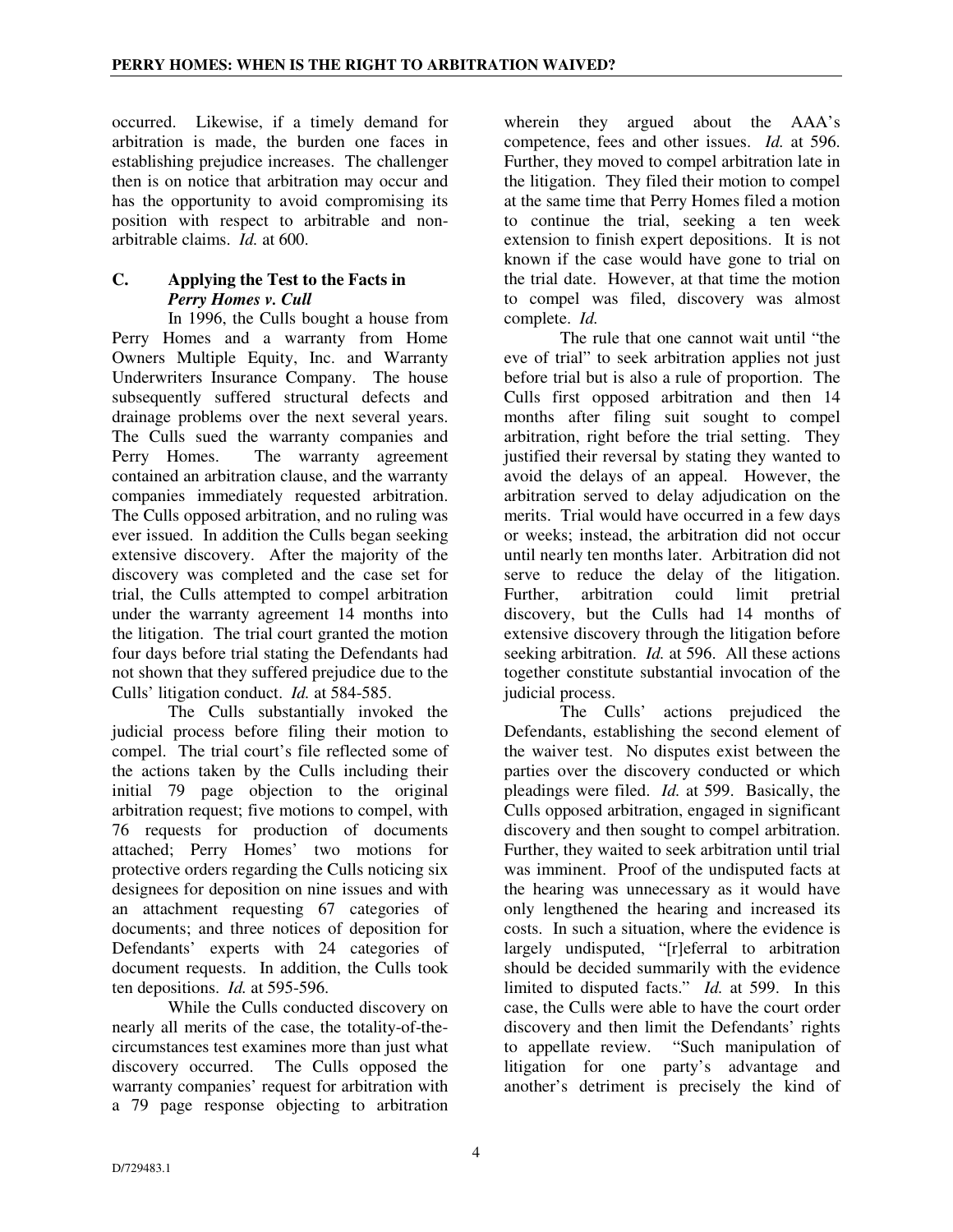inherent unfairness that constitutes prejudice under federal and state law." *Id.* at 597.

The Culls waived their right to arbitration. The level of discovery that occurred and the actions they took in court amounted to them substantially invoking the judicial process. Further, the Defendants suffered prejudice as a result of their actions. Both requirements were met for waiver of arbitration based on the totality-of-the-circumstances.

## **D. Standard of Review**

The Texas Supreme Court determined that a trial court's decision on waiver of arbitration should be reviewed applying the abuse-of-discretion standard. The Court determined waiver constituted a question of law for the court under a proper abuse-of-discretion standard, and trial courts do not receive deference on questions of law. Appellate courts should defer to the trial court on factual findings that are supported by evidence.<sup>ii</sup> *Id.* at 598. In the test for waiver of arbitration, the trial court makes a decision based upon the totality-of-the circumstances. "[A] totality-of-thecircumstances test presumes a multitude of potential factors and a balancing of evidence on either side; if appellate courts must affirm every time there is some factor that was not negated or some evidence on either side, then no ruling based on the totality-of-the-circumstances could ever be reversed." *Id.*

In the case of *Perry Homes v. Cull*, the parties agreed on the factual evidence. No dispute existed that the Culls originally opposed arbitration, that they conducted extensive discovery on the merits, and that they sought arbitration on the eve of trial. The question that remained was whether such conduct constituted prejudice. As here, when there is no factual dispute, only conclusions remain as to whether a party's trial conduct constitutes prejudice. *Id.* at 598.

### **III. TEXAS CASE LAW SINCE** *PERRY HOMES V. CULL*

Since *Perry Homes v. Cull*, the cases continue to demonstrate the strong presumption against waiver of arbitration, and courts balance the factors set forth in the decision as the totality-of-the-circumstances is examined. As

addressed, each waiver of arbitration challenge must be examined separately on a case-by-case basis. Without both elements of the test, waiver of arbitration will not be found. In addition, the Supreme Court has gone even further in defining waiver by addressing the difficulty in establishing express waiver.

## **A. Texas Supreme Court**

In two cases since the *Perry Homes v. Cull* decision, the Texas Supreme Court has provided additional clarification on express and implied waiver of arbitration. Attempts by challengers to show statements in briefs or communications amounted to express waiver failed, and the standard for implied waiver of arbitration remains high. In both subsequent opinions, the Court summarized the *Perry Homes* test for waiver of arbitration as follows:

> "[A] party waives an arbitration clause by<br>substantially invoking the substantially invoking the judicial process to the other party's detriment or prejudice." [*Perry Homes,* 258 S.W.3d at 589-590]. Waiver is a legal question for the court based on the totality of the circumstances, and asks whether a party has substantially invoked the judicial process to an opponent's detriment, the latter term meaning inherent unfairness caused by "a party's attempt to have it both ways by switching between litigation and<br>arbitration to its own arbitration to its own advantage." [*Id.* at 597].

*In re Citigroup Global Mkts., Inc.*, 258 S.W.3d 623, 625 (Tex. 2008); *In re Fleetwood Homes of Tex., L.P.*, 257 S.W.3d 692, 694 (Tex. 2008).

In the case of *In re Fleetwood Homes of Tex., L.P.*, 257 S.W.3d 692 (Tex. 2008), the Court addressed the issues of express waiver and evidence of prejudice. Gulf filed suit in October 2005, and Fleetwood answered and demanded arbitration under their contract. However, Fleetwood did not compel arbitration until July 2006. Gulf opposed the arbitration and argued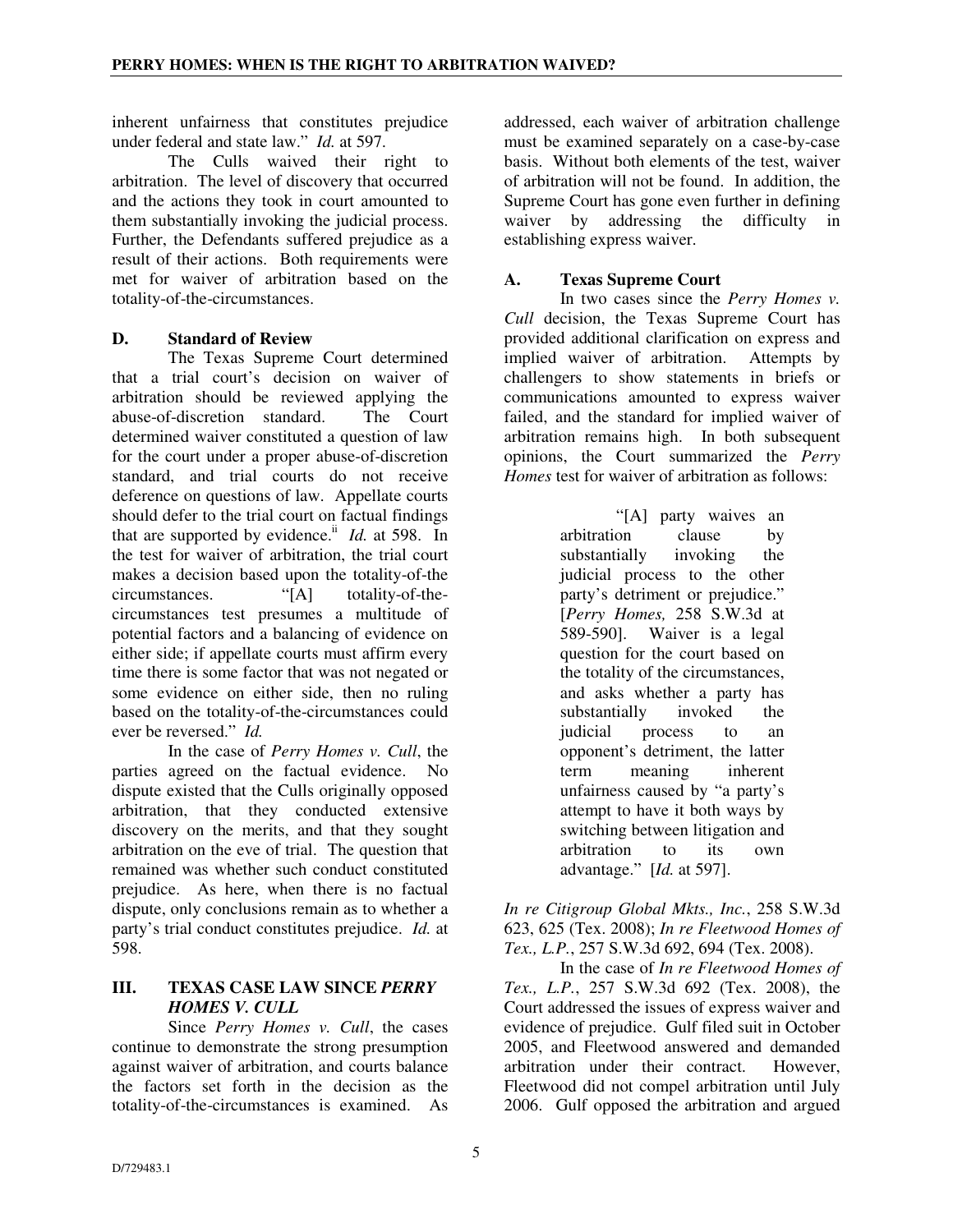that Fleetwood had expressly waived its right to arbitration. *Id.* at 693-694. Gulf asserted that Fleetwood expressly waived the right to arbitration based on e-mails from Fleetwood's counsel regarding a proposed trial setting, including the final e-mail that proposed setting trial in March. *Id*. at 694. The Court concluded that the e-mails did not rise to the level of an express waiver of arbitration. Specifically, nothing in the final e-mail expressly waived arbitration or revoked the arbitration demand previously set forth in Fleetwood's answer to the petition. *Id.*

As there was no express waiver, the Court continued its examination to determine if Fleetwood had impliedly waived its right to arbitration by waiting eight months before seeking to compel arbitration, discussing a trial setting and participating in limited discovery. The Court did not address the first element of the waiver test, whether Fleetwood had substantially invoked the judicial process. Instead, it focused on the fact that there was insufficient evidence to support a finding of prejudice. Gulf offered no explanation as to how it suffered prejudice, particularly due to the e-mails. Outside of the e-mails, there were few other factors that weighed in Gulf's favor for establishing the fact of prejudice. Fleetwood had only noticed one deposition, which it later cancelled, and served one set of written discovery (the day before it filed its motion to compel). Further, Fleetwood did not file any dispositive motions or delay its motion to compel until the eve of trial. These actions were not enough to overcome the presumption against waiver. *Id.* at 694-695.

Express waiver was also relied upon by the challenger in *In re Citigroup Global Mkts., Inc.*, 258 S.W.3d 623 (Tex. 2008). The Nickells sued Citigroup in state court, and Citigroup removed the case to federal court. Thereafter, the Nickells moved to remand the case, and Citigroup moved for transfer to a federal multidistrict litigation ("MDL") court. Citigroup also moved to stay the federal litigation pending the MDL panel's decision and also specifically reserved its right to pursue arbitration. Ultimately, the Nickells remanded the case from the MDL panel back to state court when Citigroup gave up the jurisdictional battle,

which had lasted seven months. Citigroup filed a motion to compel arbitration once back in state court. *Id.* at 625. The trial court denied the motion, and the court of appeals agreed on the basis that Citigroup had expressly waived its right to arbitration based upon statements in its previous motions which suggested that it was transferring the case for the purposes of litigation. *Id.* at 625-626.

Citigroup's statements in its motions to transfer did not rise to the level of express waiver of arbitration. The fact that Citigroup sought the transfers does not evidence that it had abandoned arbitration. Citigroup had reserved its right to request arbitration and so informed the Nickells. Statements in the transfer pleadings pertaining to potential savings in discovery, witness convenience and so on were required by statute, 28 U.S.C.  $\S$  1407(a), to justify transfer to the MDL court. The Texas Supreme Court interpreted the statements on avoiding duplication of discovery as showing an effort to avoid litigation activity as opposed to duplicating it. Further, transfer to the MDL court was not inconsistent with arbitration as consolidated actions can be arbitrated too. *Id.* at 626.

The Court then examined whether Citigroup's actions amounted to implied waiver of arbitration. Citigroup's only litigation conduct consisted of the transfer pleadings that it filed, and the pleadings did not go to the merits of the case. These pleadings constitute factors to consider in the totality-of-the-circumstances test. Outside of the transfer pleadings, Citigroup never sent or responded to any discovery, never filed any other motions relating to the merits and engaged in no other litigation conduct before asking for arbitration. The statements made in the transfer pleadings about what discovery could be saved if the case were before the MDL court fail to rise to the level of substantial invocation of the judicial process. *Id.* As a result, Citigroup did not waive its right to arbitration either expressly or impliedly.

# **B. Texas Courts of Appeal**

Four cases from Texas Courts of Appeal analyzing waiver of arbitration in light of *Perry Homes v. Cull* demonstrate the continuing difficulty in establishing implied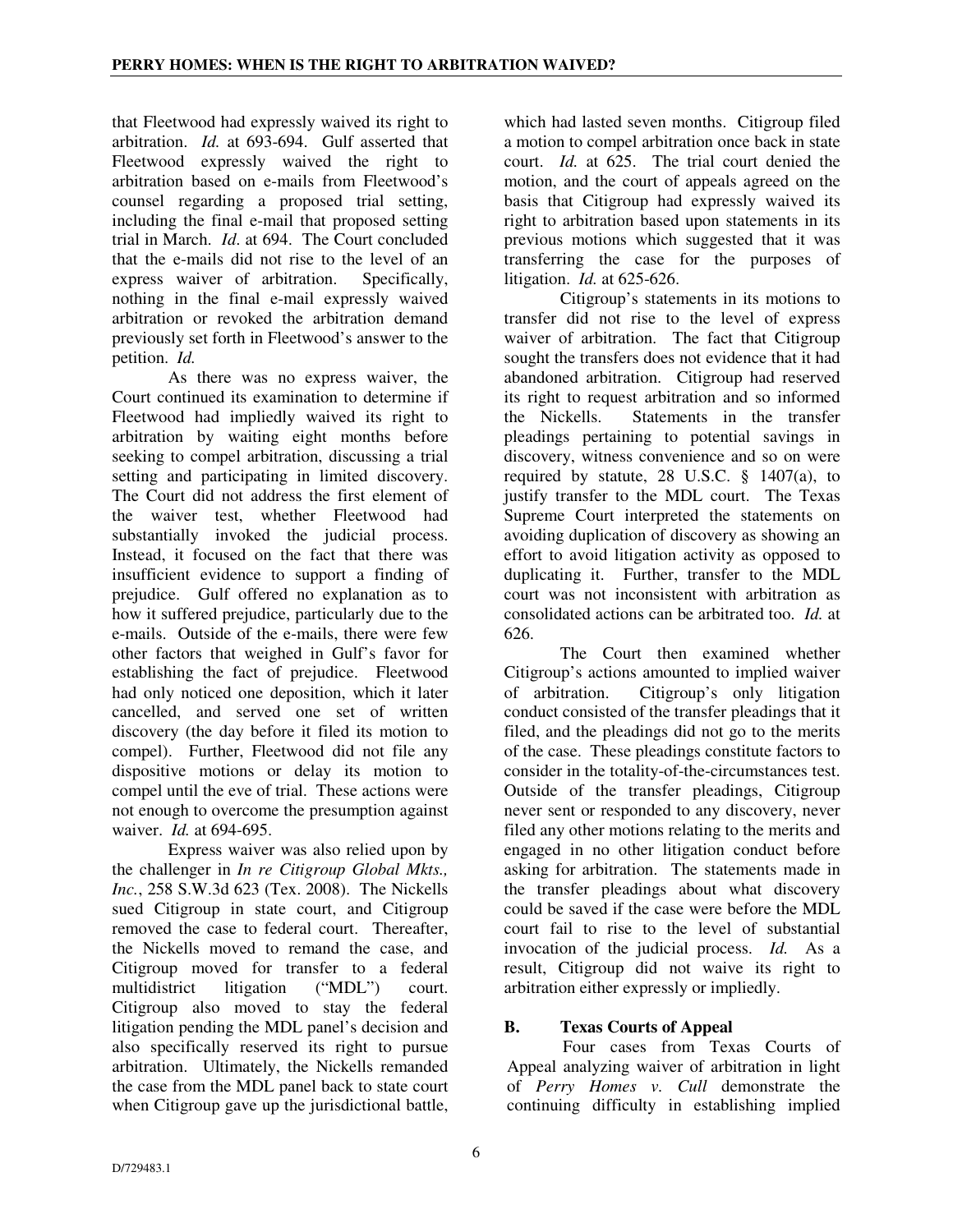waiver of arbitration. Both parts of the totalityof-the-circumstances test remain important and must be established by the challenger. In only one of the four cases was waiver of arbitration found.

One definitive action by a party will not constitute waiver or establish the first element of waiver. In the case of *In re H&R Block Financial Advisors, Inc.*, 262 S.W.3d 896  $(Tex. App. - Houston [14<sup>th</sup> Dist.]$  2008, pet. granted), H&R Block moved to compel arbitration and later filed for summary judgment; Krynik argued the motion for summary judgment amounted to waiver of arbitration. H&R Block had originally raised arbitration as an affirmative defense. Two weeks after answering, H&R Block moved to dismiss the lawsuit and compel arbitration. In response, Krynik argued that his father had signed the agreement containing the arbitration clause, making Krynik a non-signatory. Based upon this admission, H&R Block moved for summary judgment arguing that Krynik was disavowing the contractual claims and the remaining claims were time barred. It is this motion for summary judgment that Krynik relies on to establish waiver of arbitration. *Id.* at 898-899. Applying the test and factors from *Perry Homes*, the Court disagreed with Krynik's waiver argument. The Court interpreted the motion for summary judgment as being presented as an alternative to the arbitration demand, and the motion was filed only after Krynik claimed he was not a party to the contract. As a result, H&R Block did not substantially invoke the litigation process. *Id.* at 902.

What occurs if a party engages in discovery before moving for summary judgment? Can waiver be established then? In *Bison Building Materials, Ltd. v. Sambrano*, 2008 Tex. App. LEXIS 4844 (Tex.App.— Houston  $[1<sup>st</sup> Dist.]$  2008, orig. proc.) (mem. op.), the Court interpreted the test for waiver based upon *In re Citigroup Global Mkts., Inc.*, 258 S.W.3d 623 (Tex. 2008) as requiring a party to pursue the litigation process, change its strategy and pursue arbitration, and do so in an "inherently unfair manner that worked to its own advantage and to [the challenger's] prejudice or detriment." *Bison Building* 

*Materials, Ltd.*, 2008 Tex. App. LEXIS 4844, \*40. In *Bison*, Plaintiff asserted that Bison waived its right to arbitration based on its litigation conduct: waiting to compel arbitration until seven months after the original petition had been filed and four months before the trial date; serving depositions on written questions to Plaintiff relating to her treatment and expenses; and seeking summary judgment on the basis that Plaintiff had waived any litigation premised on her injuries. *Id.* at 2008 Tex. App. LEXIS 4844, \*41-\*42. Despite these actions, the Court concluded that Bison did not substantially invoke the judicial process after balancing the factors. The Court determined that Bison did not seek to compel arbitration on the eve of trial. In the motion for summary judgment, Bison did not seek judgment on the merits of Plaintiff's claim; instead, the motion was aimed at avoiding litigation. Further, the two depositions that occurred were taken by Plaintiff, not Bison. Finally, the written discovery that Bison did conduct would be necessary whether the claims were tried in court or before an arbitrator. *Id.* at 2008 Tex. App. LEXIS 4844, \*46-\*51.

Even if there had been substantial invocation of the judicial process, Plaintiff still could not have met the second element of prejudice for waiver of arbitration. Plaintiff had disputed whether she needed to demonstrate that she had suffered prejudice. She did not claim to be prejudiced by Bison's actions at the hearing or in her objection to arbitration. As a result, she did not establish this second required element. *Id.* at 2008 Tex. App. LEXIS 4844,  $*51-*52$ .

Actions that show a party actually trying to avoid litigation weigh in favor of a party attempting to compel arbitration. A party taking steps to resolve a case and primarily invoking the litigation process for non-arbitrable claims will not satisfy the first part of the waiver test from *Perry Homes.* In *Wee Tots Pediatrics, P.A. v. Morohunfola*, 268 S.W.3d 784 (Tex.App.—Fort Worth 2008, no pet.), the Court applied the test from *Perry Homes* when Wee Tots sought to compel arbitration and was accused of waiving its right to arbitrate. In that case, Wee Tots sent discovery prior to moving to compel arbitration and filed for summary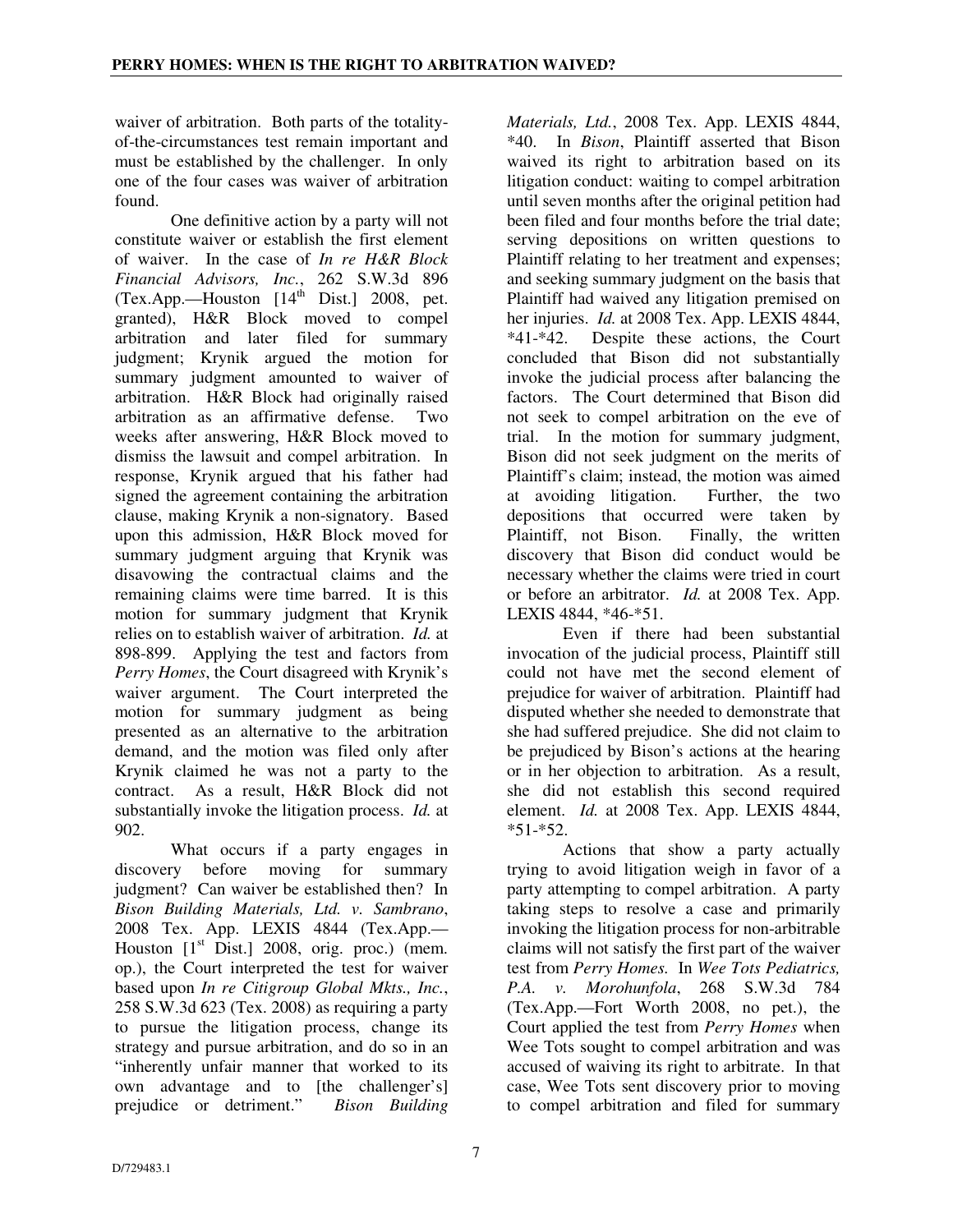judgment but only on a non-arbitrable claim. Further, mediation had occurred, and Wee Tots explained that it had wanted to wait to compel arbitration until after mediation occurred. In the totality-of-the-circumstances, Wee Tots did not substantially invoke the litigation process. Arbitration should have been compelled. *Id.*

Early steps in the process that are aimed at avoiding litigation will likely not support waiver, but numerous actions taken over months during litigation can be enough for waiver. A party's active participation, particularly in discovery, prior to asking for arbitration can be fatal. In *Citizens National Bank v. Bryce*, 2008 Tex.App. LEXIS 8313 (Tex.App.—Tyler 2008, orig. proc.) (mem. op.), the *Perry Homes* test and factors were applied to assess whether a Bank had waived its right to arbitration. *Id.* at 2008 Tex.App. LEXIS 8313, \*10-\*14. The Bryce Plaintiffs sued on May 19, 2005 and produced a copy of the partnership agreement containing the arbitration clause to the Bank in November 2005. The Bank filed its motion to compel on January 12, 2007, or 20 months after suit was filed. The record does not show when the Bank became aware of the arbitration clause. *Id.* at 2008 Tex.App. LEXIS 8313, \*14- \*15. During the intervening time period, the Bank served requests for disclosures, three requests for production, three sets of interrogatories, filed three motions to compel, and took 13 oral depositions and two depositions on written questions. The discovery all related to the merits of the lawsuit, and it appears that discovery was nearly complete when the Bank sought arbitration. In addition to discovery, the Bank designated its expert witnesses and filed numerous other pleadings, including a motion for summary judgment, subject to its motion to compel arbitration, that addressed all of Plaintiffs' claims except for one category. *Id.* at 2008 Tex.App. LEXIS 8313, \*15-\*17. All this activity meant that the Bank had substantially invoked the judicial process. *Id.* at 2008 Tex.App. LEXIS 8313, \*17.

The question remains whether the Bank's extensive discovery and the numerous pleadings resulted in prejudice to Plaintiffs. The Bank argued that Plaintiffs introduced no evidence of prejudice at the hearing on the motion to compel, including no evidence of

work done, time spent or costs incurred; instead they relied upon the arguments of counsel. However, as the Court pointed out, *Perry Homes* focuses on proof of fact of prejudice as opposed to the extent of prejudice suffered. Despite this, the Bank's point that the discovery taken in the case would be useful in arbitration was accurate and weighed in the Bank's favor. It is unknown, however, what discovery an arbitrator would allow given an arbitrator's nearly unbridled discretion regarding discovery. *Id.* at 2008 Tex.App. LEXIS 8313, \*20-\*23. Another factor to consider is that the motion to compel was filed only eight weeks before trial; thus, it was filed on the eve of trial. *Id.* at 2008 Tex.App. LEXIS 8313, \*18. Finally, after the Bank had taken its final deposition, Plaintiffs still needed some depositions. The Bank offered to present its witnesses for deposition in exchange for the agreement that Plaintiffs would not claim these depositions were evidence of waiver of arbitration. *Id.* at 2008 Tex.App. LEXIS 8313, \*24. "Under *Perry Homes*, the trial court properly interpreted the Bank's actions as manipulation of the litigation for its advantage and the Bryce Plaintiffs' detriment." *Id.* at 2008 Tex.App. LEXIS 8313, \*25. As a result, Plaintiffs established prejudice and met both elements in the test for waiver of arbitration.

# **IV. CONCLUSION**

The Texas Supreme Court's decision in *Perry Homes v. Cull* and subsequent Texas case law demonstrate that a finding of waiver of arbitration will be a rare event. The presumption against finding waiver of arbitration remains strong. For implied waiver of arbitration, a challenger must show that a party substantially invoked the litigation process as opposed to taking steps to avoid litigation, promoting settlement, or undertaking discovery that would also be allowed in arbitration. If any of these other explanations are available, the factors will likely tip more in favor of finding a party did not substantially invoke the litigation process. Even if the first element of the waiver test is met, the challenger needs to establish that it suffered prejudice by demonstrating that the party moving for arbitration attempted to take advantage of both the judicial process and